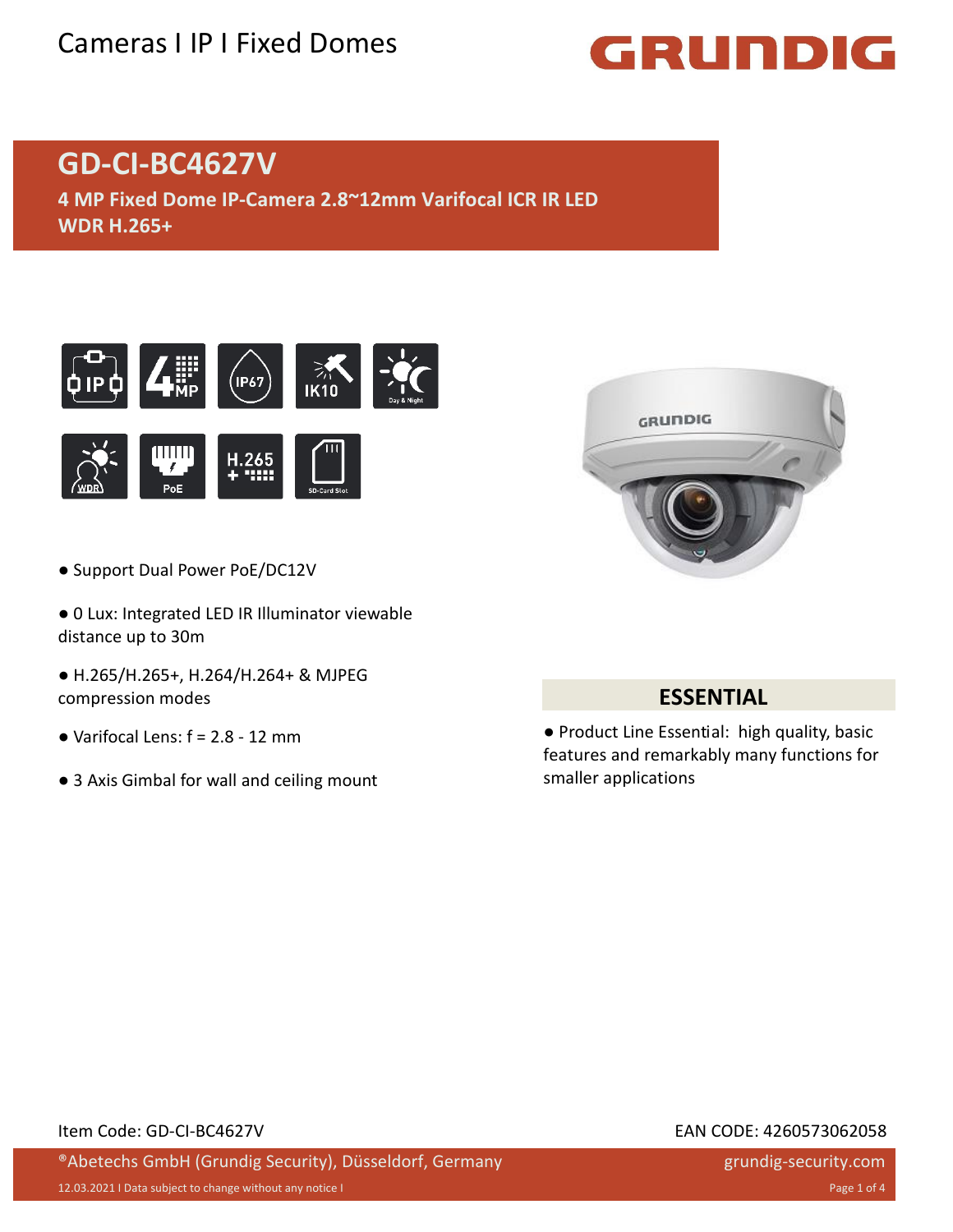

## **Specifications GD-CI-BC4627V**

| Camera                    |                                                                                                                                                                                                                                                                                                                                                                                                                                                                                                |
|---------------------------|------------------------------------------------------------------------------------------------------------------------------------------------------------------------------------------------------------------------------------------------------------------------------------------------------------------------------------------------------------------------------------------------------------------------------------------------------------------------------------------------|
| Image Sensor:             | 1/3" progressive Scan CMOS                                                                                                                                                                                                                                                                                                                                                                                                                                                                     |
| Video Resolution:         | 2560 x 1440                                                                                                                                                                                                                                                                                                                                                                                                                                                                                    |
| Sensitivity Colour:       | 0.01 Lux @ F1.2 (AGC ON)                                                                                                                                                                                                                                                                                                                                                                                                                                                                       |
| Sensitivity B/W:          | 0 Lux LED IR on                                                                                                                                                                                                                                                                                                                                                                                                                                                                                |
| Shutter Speed:            | $1/3 \sim 1/100,000$ s (Automated Electronic Shutter)                                                                                                                                                                                                                                                                                                                                                                                                                                          |
| Slow Shutter:             | Support                                                                                                                                                                                                                                                                                                                                                                                                                                                                                        |
| Lens                      |                                                                                                                                                                                                                                                                                                                                                                                                                                                                                                |
| Lens Focal Length:        | $2.8 \sim 12$ mm                                                                                                                                                                                                                                                                                                                                                                                                                                                                               |
| Horizontal Viewing Angle: | 98° (Wide) ~ 28° (Tele)                                                                                                                                                                                                                                                                                                                                                                                                                                                                        |
| Iris F-Number:            | F1.6                                                                                                                                                                                                                                                                                                                                                                                                                                                                                           |
| Lens Mount:               | Ø14                                                                                                                                                                                                                                                                                                                                                                                                                                                                                            |
| <b>Illuminator</b>        |                                                                                                                                                                                                                                                                                                                                                                                                                                                                                                |
| Max. IR Distance:         | Up to 30 m                                                                                                                                                                                                                                                                                                                                                                                                                                                                                     |
| Wavelength:               | 850nm                                                                                                                                                                                                                                                                                                                                                                                                                                                                                          |
| <b>Video</b>              |                                                                                                                                                                                                                                                                                                                                                                                                                                                                                                |
| Col/B&W:                  | On, Off, Auto, IR-cut filter removable (ICR)                                                                                                                                                                                                                                                                                                                                                                                                                                                   |
| Wide Dynamic Range:       | 120 dB                                                                                                                                                                                                                                                                                                                                                                                                                                                                                         |
| Image Enhancement:        | BLC, 3D DNR                                                                                                                                                                                                                                                                                                                                                                                                                                                                                    |
| Image Settings:           | Saturation, brightness, contrast and sharpness adjustable through client software or web<br>browser                                                                                                                                                                                                                                                                                                                                                                                            |
| Day/Night Switch:         | Support auto, scheduled                                                                                                                                                                                                                                                                                                                                                                                                                                                                        |
| <b>Network</b>            |                                                                                                                                                                                                                                                                                                                                                                                                                                                                                                |
| Functions:                | One-key reset, anti-flicker, heartbeat, mirror, password protection, privacy mask, watermark, Ip-<br>address filter                                                                                                                                                                                                                                                                                                                                                                            |
| Video Compression:        | Main Stream: H.264, H.264+, H.265, H.265+<br>Sub-Stream: H.264, H.265, MJPEG                                                                                                                                                                                                                                                                                                                                                                                                                   |
| Region of Interest:       | Support 1 fixed region                                                                                                                                                                                                                                                                                                                                                                                                                                                                         |
| H.264 code profile:       | Baseline Profile / Main Profile / High Profile                                                                                                                                                                                                                                                                                                                                                                                                                                                 |
| <b>Bit Rate:</b>          | 32Kbps ~ 8Mbps                                                                                                                                                                                                                                                                                                                                                                                                                                                                                 |
| SD memory:                | Micro SD/SDHC/SDXC card slot with ANR (up to 128G), NAS (Support NFS, SMB/CIFS)                                                                                                                                                                                                                                                                                                                                                                                                                |
| Network Protocol:         | TCP/IP, ICMP, HTTP, HTTPS, FTP, DHCP, DNS, DDNS, RTP, RTSP, RTCP, NTP, UPnP, SMTP, IGMP,<br>802.1X, QoS, IPv6, UDP, Bonjour                                                                                                                                                                                                                                                                                                                                                                    |
| Cyber Security:           | 3 levels of user management: admin, operator, user, AES Encryption for Password Protection,<br>Complicated Password, HTTPS (SSL) Login Authentication, Basic and digest authentication for<br>HTTP/HTTPS, 802.1X authentication, (EAP-LEAP), 802.1X authentication (EAP-TLS), 802.1X<br>authentication (EAP-MD5), Watermark, IP Adress Filter, WSSE and digest authentication for<br>ONVIF, SNMP V2, SNMP V3, TLS 1.0, TLS 1.1, Brute Force Delay Protection, Secure Boot by<br>software check |

#### Item Code: GD-CI-BC4627V EAN CODE: 4260573062058

®Abetechs GmbH (Grundig Security), Düsseldorf, Germany 12.03.2021 I Data subject to change without any notice I Page 2 of 4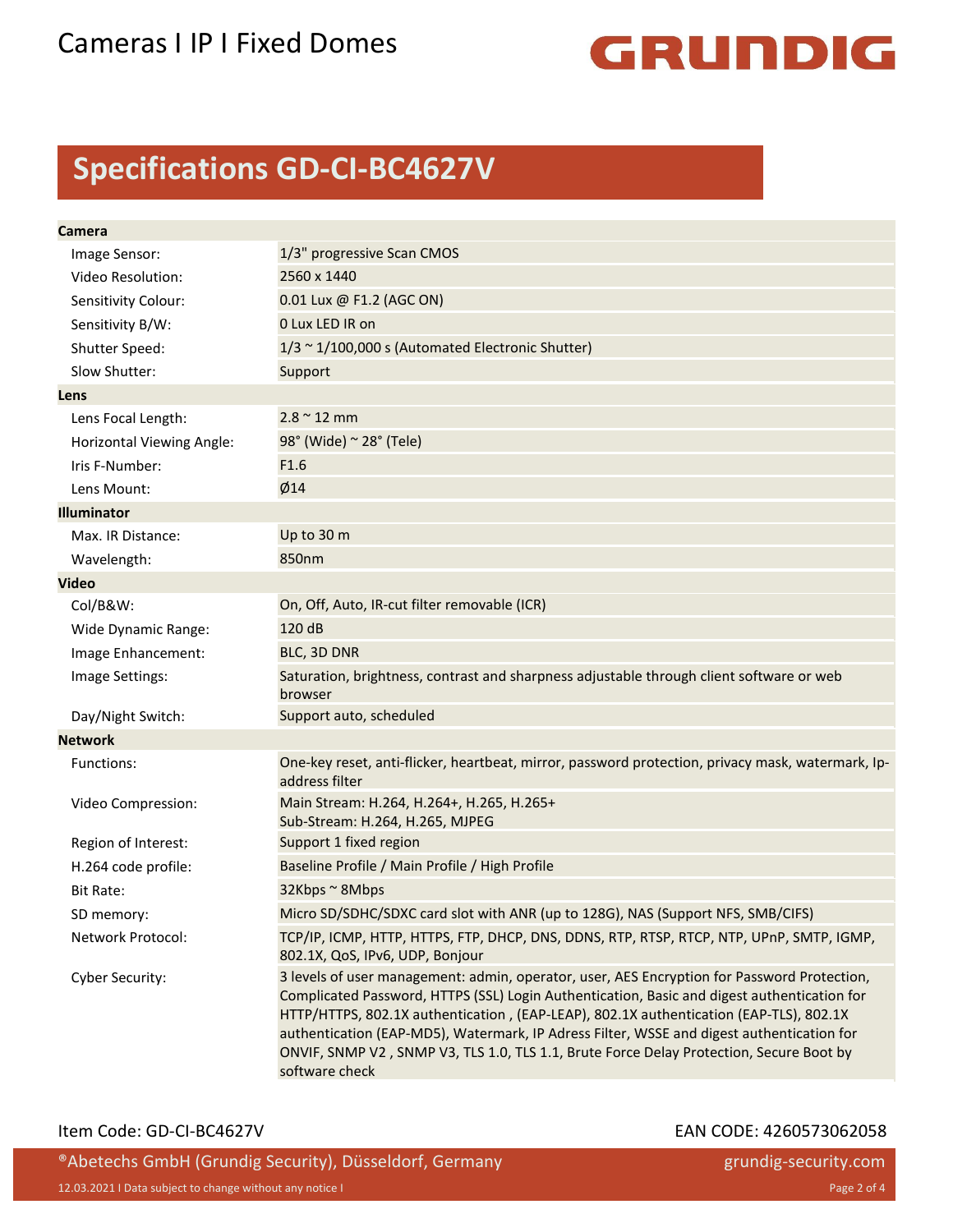### Cameras I IP I Fixed Domes



| <b>Network</b>                |                                                                                                                                                                                                                                                                                                      |
|-------------------------------|------------------------------------------------------------------------------------------------------------------------------------------------------------------------------------------------------------------------------------------------------------------------------------------------------|
| Frame Rate:                   | Main Stream 50Hz: 20fps (2560 × 1440) 25 fps @ (2304 × 1296, 1920 × 1080, 1280 x 720))<br>60Hz: 20fps (2560 × 1440) 30fps @ (2304 × 1296, 1920 × 1080, 1280 x 720)<br>Sub-Stream 50Hz: 25fps (640 × 480, 640 × 360, 320 × 240)<br>60Hz: 30fps (640 $\times$ 480, 640 $\times$ 360, 320 $\times$ 240) |
| I/O Interface                 |                                                                                                                                                                                                                                                                                                      |
| Network Interface:            | 1x 10, 100 Base T, TX PoE (RJ-45)                                                                                                                                                                                                                                                                    |
| Video Outputs:                | 1x CVBS (1 Vcc) BNC                                                                                                                                                                                                                                                                                  |
| <b>Intelligent Functions</b>  |                                                                                                                                                                                                                                                                                                      |
| Intrusion Detection:          | Motion detection,                                                                                                                                                                                                                                                                                    |
| Event Source:                 | Video tampering, network disconnected, IP address conflicted, HDD full, HDD error                                                                                                                                                                                                                    |
| <b>Approvals</b>              |                                                                                                                                                                                                                                                                                                      |
| Regulation:                   | CE, EAC, FCC, RoHS Compliant                                                                                                                                                                                                                                                                         |
| <b>Protection Rating:</b>     | <b>IP67, IK10</b>                                                                                                                                                                                                                                                                                    |
| Standard:                     | ONVIF (Profile S, Profile G), ISAPI                                                                                                                                                                                                                                                                  |
| <b>Environmental</b>          |                                                                                                                                                                                                                                                                                                      |
| <b>Operating Temperature:</b> | $-40 °C \approx 60 °C (-40 °F \approx 140 °F)$                                                                                                                                                                                                                                                       |
| Humidity:                     | Less than 95%, non condensing                                                                                                                                                                                                                                                                        |
| <b>Electrical</b>             |                                                                                                                                                                                                                                                                                                      |
| Supply Voltage:               | 12 VDC, PoE (IEEE 802.3af)                                                                                                                                                                                                                                                                           |
| Power Consumption:            | <b>Max. 8 W</b>                                                                                                                                                                                                                                                                                      |
| <b>Mechanical</b>             |                                                                                                                                                                                                                                                                                                      |
| Mount:                        | Pan: 0° to 355°, tilt: 0° to 70°, rotate: 0° to 360°, 3-Axis Adjustment                                                                                                                                                                                                                              |
| Dimensions:                   | $\emptyset$ 141 × 99.9 mm ( $\emptyset$ 5.6 × 3.9 inch)                                                                                                                                                                                                                                              |
| Weight:                       | 800 g (1.76 lb)                                                                                                                                                                                                                                                                                      |

## **Accessories:**









#### Item Code: GD-CI-BC4627V EAN CODE: 4260573062058

®Abetechs GmbH (Grundig Security), Düsseldorf, Germany

12.03.2021 I Data subject to change without any notice I Page 3 of 4

grundig-security.com